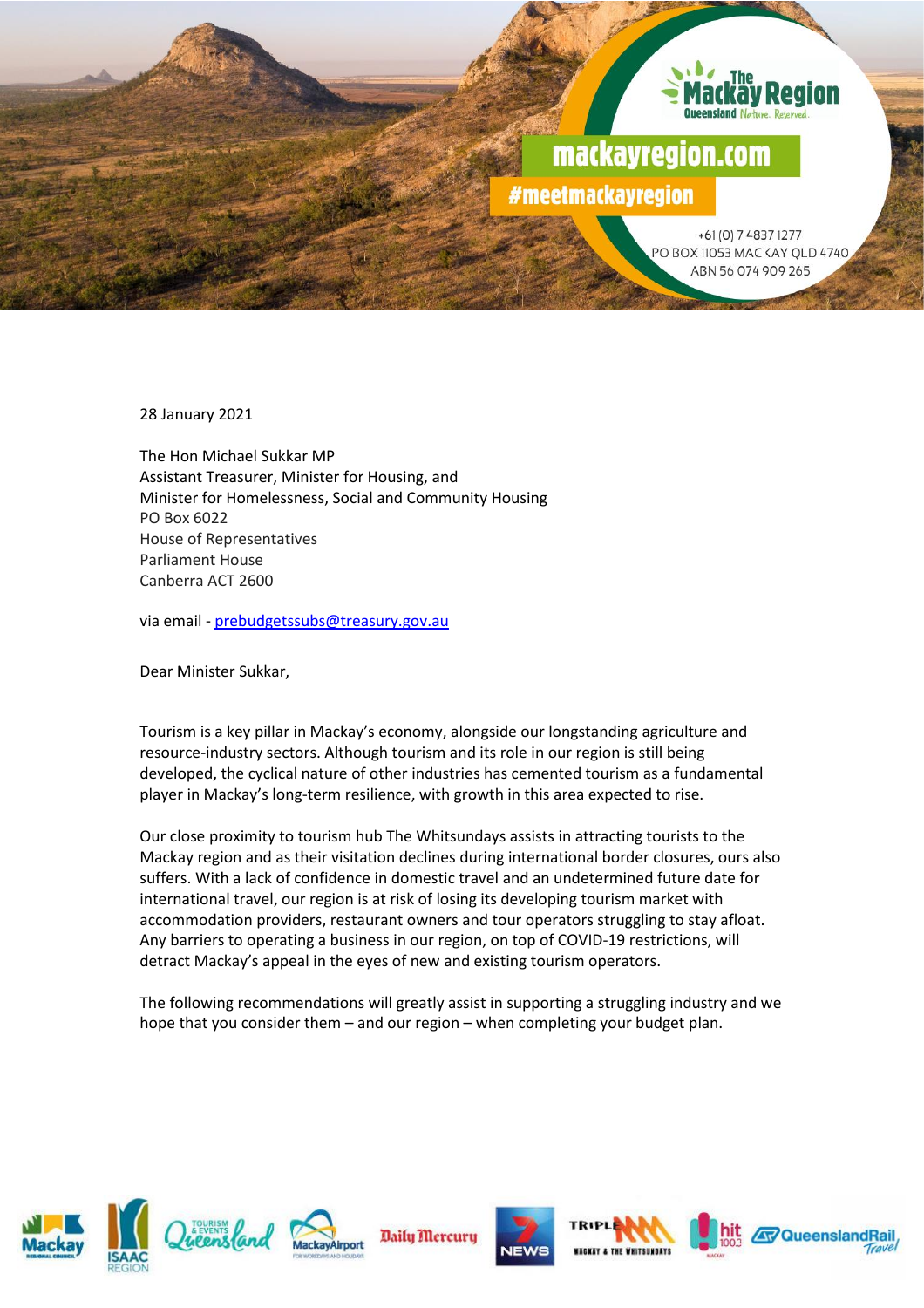

## **Expand the Federal Reinsurance Pool**

*Mackay Tourism recommends the Federal Government expands the Australian Reinsurance Pool, providing assurance to struggling Northern Australian businesses, covering them with affordable commercial property insurance and preparing them for allnatural disasters.*

Average premiums for combined home and contents insurance in some parts of northern Australia are three times the level of the rest of Australia's average, with small businesses and residents in Mackay forced to pay bills as high as \$4000 and an average of \$2500. Further to this, some property owners are unable to obtain insurance at all, due to the likelihood of natural disasters in north Queensland.

The escalating prices are cause for concern, particularly in an unstable period like that of the COVID-19 crisis. Many of our region's business owners – who lost significant income in 2020 – may be unable to afford the cost of insurance which could result in multiple business closures and a severe hit to Mackay's economy and future liveability.

The recent Small Business and Family Enterprise Ombudsman's Report (December 2020) recommends expanding the Federal Reinsurance Pool to ease property premiums for existing small businesses. We support this recommendation and believe it is the best option considering the number of insurers who are unable to support businesses located in areas at risk of natural disasters. With this reinsurance pool in place, the Royal Commission into Natural Disaster Arrangements also recommends placing a strong emphasis on natural disaster risk in land planning decisions, to avoid any incentive to build commercial property in areas of high risk to natural liabilities.

### **Create a program for Public Liability Insurance**

*Mackay Tourism recommends the Federal Government provides affordable and accessible liability insurance for small and medium businesses by adopting the National Injury Insurance Scheme (NIIS) model currently implemented in New Zealand.*

It has become increasingly difficult for small businesses to obtain public liability and professional indemnity insurances in Northern Australia. Mackay's travel and tourism sector, as well as our mining and resources sector, report the stresses of finding an insurance company that will cover their operations considering a simple slip or fall could cost a business millions of dollars.

Several Mackay businesses have reported as much as a 300 per cent increase in their professional indemnity insurance over the past four years. This is just a taste of the struggles our tourism operators face, with caravan parks, amusement operators, jet boating and quad bike tours among some of the industries finding it near impossible to afford coverage.









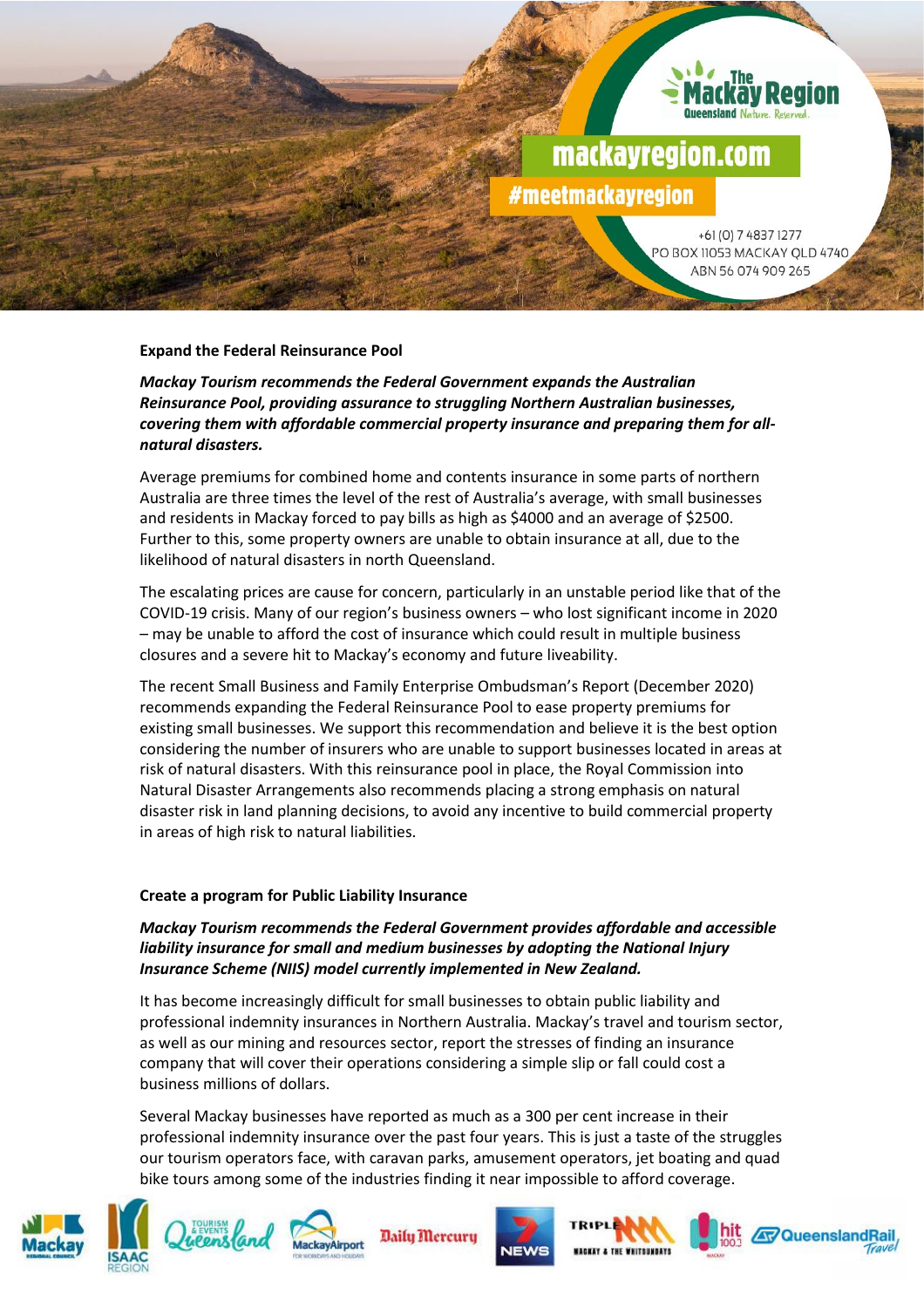# mackayregion.com #meetmackayregion

+61 (0) 7 4837 1277 PO BOX 11053 MACKAY QLD 4740 ABN 56 074 909 265

Our tourism sector is at risk – particularly with the development of tours and experiences vital to ensure Mackay's burgeoning tourism industry continues to grow. With the openended nature of injury claims, insurance availability is limited and our industries need help. We recommend following the solution outlined in the Small Business and Family Enterprise Ombudsman's Report (December 2020) to take up New Zealand's approach and enforce statutory caps on liability for personal injury.

This approach will allow businesses access to insurance products when things go wrong and will provide clarity while balancing the risk for insurers. New Zealand also follows the nofault National Injury Insurance Scheme (NIIS) to cover lifetime care for acquired catastrophic injuries. This proposal is a suitable option as it does not cover non-catastrophic care costs or the resulting economic loss/pain and suffering due to these injuries – which means there is still ample incentive for businesses to undertake risk mitigation and continue to hold public liability insurance.

We urge the Australian Government to immediately start work with each State and Territory Government to ensure the country has a functioning civil liability framework to limit inconsistencies. This will reduce the risks for both insurers and small businesses due to the fault-based injury compensation framework currently in place.

## **The Extension of Job Keeper beyond March 2021**

*Mackay Tourism recommends the Federal Government's JobKeeper program be extended beyond March 2021 to continue to provide support to those businesses struggling to cover the costs of operating due to COVID-19. The tourism industry will continue to feel the brunt of COVID-19 until international travel resumes and will rely on the government's support to keep businesses open while operating on a reduced income.* 

The JobKeeper initiative has been a lifeline for many small businesses across Queensland. In April last year, during the toughest lockdown restrictions, local Mackay business owner Damien Connors was able to reinstate 10 staff members. This was a huge win for the restaurant after slashing his workforce by half due to the pandemic. Mr Connors is just one example of the many regional business owners who are relying on the extension of JobKeeper in order to keep their business open.

The expiry date for the JobKeeper Payment Scheme is 28 March 2021, coinciding with the travel industry's low season. Without international travellers, business may be quieter than usual for our tourism operators making the end of JobKeeper support even more debilitating. Our region will continue to struggle until international travel resumes and without some form of wage support, small businesses will find it difficult to recover and bounce back when it is finally time to welcome global travellers – particularly if they have been forced to close their doors.